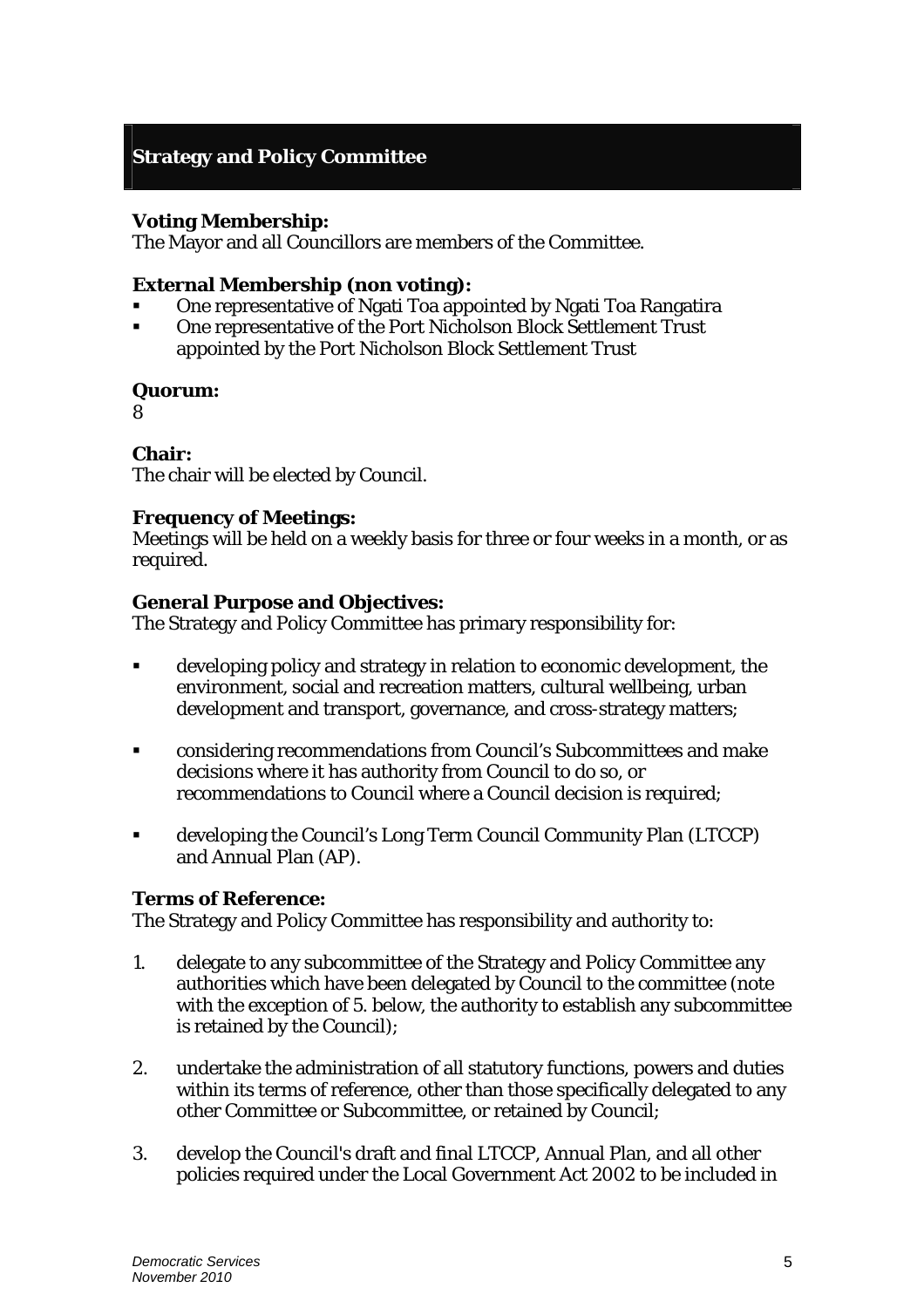the LTCCP (including but not limited to the funding and financial policies and the Significance Policy) for recommendation to Council;[4](#page-1-0)

- 4. determine the form and extent of public consultation methods to be employed for the draft Annual Plan and LTCCP, and any other matter within the committees terms of reference (this is subject to the requirements as set out in the Local Government Act 2002);
- 5. establish a Hearings Subcommittee and agree on quorum, membership and terms of reference;
- 6. hear submissions under the special consultative procedure, or submissions received as part of any consultative process undertaken by Council in relation to any decision or power of recommendation within the committee's terms of reference, unless delegated to a Hearings Subcommittee;
- 7. approve the exceeding of the budget level for a Strategy Area with no commensurate savings elsewhere, up to \$500,000 and recommend to Council amounts exceeding \$500,000, if required after the Annual Plan or Long Term Council Community Plan is approved;
- 8. approve submissions on behalf of the Council in relation to proposed legislation or policy by Government, Local Government or other regulatory authorities (except that in cases where the submission is unable to be considered by SPC due to the submission deadline, or is of a technical nature and the nature of the Council's submission is consistent with Council policy, a submission may be approved by the Chief Executive);
- 9. develop, monitor and review policy and strategy, and recommend to Council the adoption of a new or amended policy, strategy;
- 10. receive and consider reports on the Council's performance against the LTCCP and Annual Plan;
- 11. review and recommend to Council that it make any resolution where in a bylaw the Council has reserved any matter to be regulated, controlled, or prohibited by the Council by resolution either generally, for any specified case, or in a particular case;[5](#page-1-1)
- 12. approve the Statements of Intent and Business Plans of Council's CCOs;
- 13. oversee, develop and approve an appropriate Council response on the Treaty of Waitangi and relationship with Maori;
- 14. review, develop and recommend to Council policy and practices in respect of governance (including representation reviews and related issues);
- 15. in respect of the district plan:

<span id="page-1-0"></span> $\overline{a}$ 4 This will include projects/new initiatives, service levels, income and expenditure, and includes recommending the draft for notification, and the final for adoption.

<span id="page-1-1"></span><sup>5</sup> Includes matters such as: 1) any new or amended traffic resolutions under the Traffic Bylaw; 2) setting fees if a bylaw provides for fees to be set by resolution of Council; 3) the extension of the Liquor ban for a special event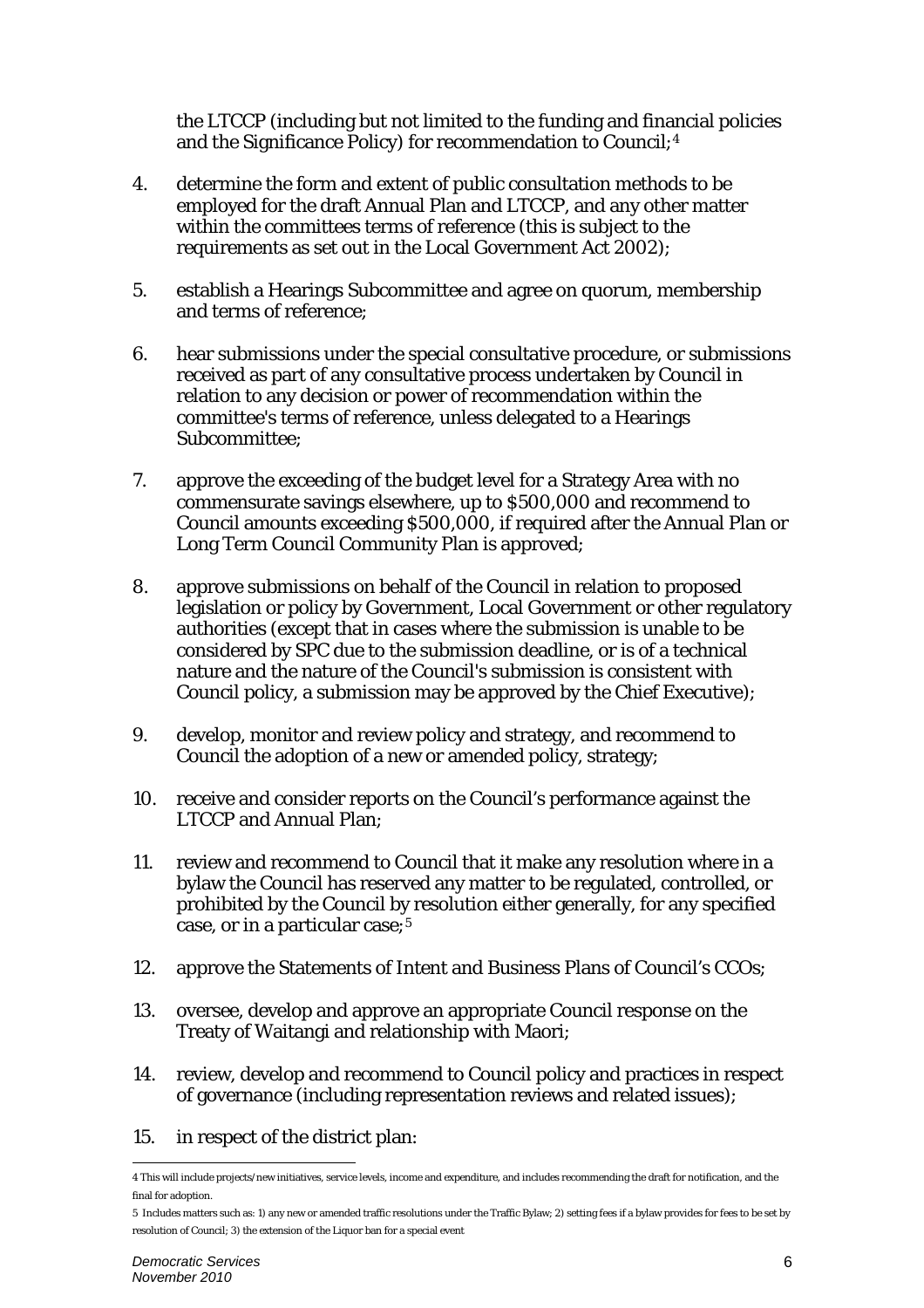- 15.1 review and approve for notification a proposed district plan, a proposed change to the District Plan, or a variation to a proposed plan or proposed plan change (excluding any plan change notified under clause 25(2)(a), First Schedule of the Resource Management Act 1991);
- 15.2 withdraw a proposed plan or plan change under clause 8D, First Schedule of the Resource Management Act 1991;
- 16. receive reports from Council's Advisory Groups;
- 17. review and recommend to Council the adoption of the Annual Report;
- 18. in relation to the waterfront:
	- 18.1 develop and approve the Waterfront Development Plan that includes broad priorities for work and projected activities for the year;
	- 18.2 conduct public engagement/consultation processes as required;
	- 18.3 develop and approve performance briefs for individual areas or sections of work;
	- 18.4 approve detailed designs;
	- 18.5 monitor implementation including approval of variations from approved designs;
- 19. approve the criteria applicable to grants in general and each grant type every three years in line with the LTCCP;
- 20. approve three year funding contracts in line with the Council's grants' criteria, grants priorities and strategic fit;
- 21. approve the priorities for allocating grants within the grant pools (annually);
- 22. approve grants in excess of \$50,000 in total, for partnerships to upgrade aquatic facilities in school through the School Pools Partnership Fund;
- 23. set fees in accordance with legislative requirements unless the fees are set under a bylaw or set as part of the LTCCP or Annual Plan (in which case the decision is retained by Council and the committee has the power of recommendation);
- 24. approve the attendance of Elected Members at domestic conferences and seminars : [6](#page-2-0)
- 25. consider the report back from Elected Members following a domestic or international conference or seminar;
- 26. make recommendations to Council on the acquisition and disposal of Council's property assets<sup>[7](#page-2-1)</sup>;

 $\overline{a}$ 

<span id="page-2-1"></span><span id="page-2-0"></span><sup>6</sup> Where there is insufficient time to seek approval for elected member participation, the Mayor, Governance Portfolio Leader and the CEO may approve attendance.